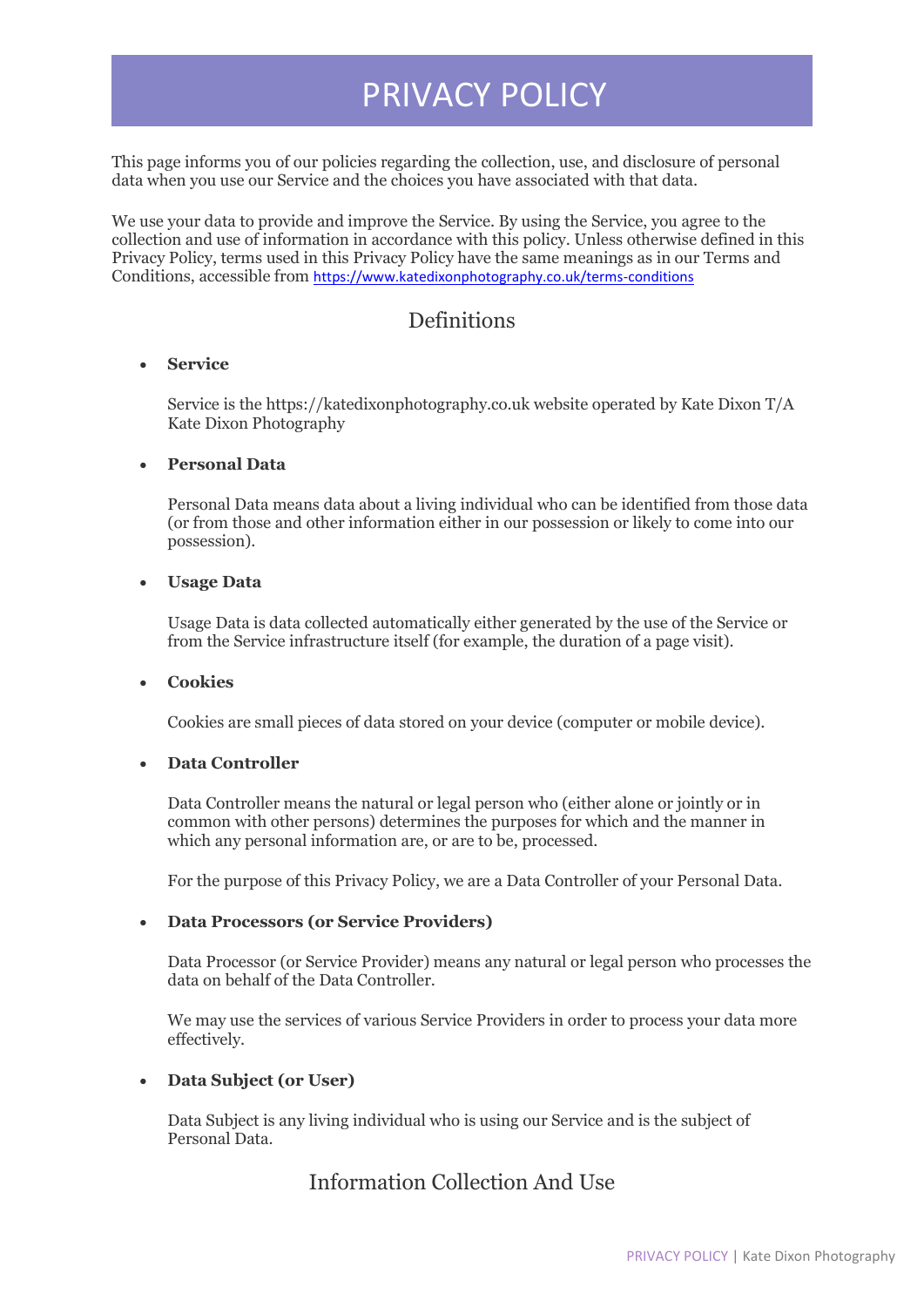We collect several different types of information for various purposes to provide and improve our Service to you.

# Types of Data Collected

### Personal Data

While using our Service, we may ask you to provide us with certain personally identifiable information that can be used to contact or identify you ("Personal Data"). Personally identifiable information may include, but is not limited to:

- Email address
- First name and last name
- Address, Postal code, City

We may use your Personal Data to contact you with newsletters, marketing or promotional materials and other information that may be of interest to you. You may opt out of receiving any, or all, of these communications from us by following the unsubscribe link or instructions provided in any email we send or by contacting us.

### Tracking & Cookies Data

We use cookies and similar tracking technologies to track the activity on our Service and hold certain information.

Cookies are files with small amount of data which may include an anonymous unique identifier. Cookies are sent to your browser from a website and stored on your device. Tracking technologies also used are beacons, tags, and scripts to collect and track information and to improve and analyze our Service.

You can instruct your browser to refuse all cookies or to indicate when a cookie is being sent. However, if you do not accept cookies, you may not be able to use some portions of our Service.

Examples of Cookies we use:

- **Session Cookies.** We use Session Cookies to operate our Service.
- **Preference Cookies.** We use Preference Cookies to remember your preferences and various settings.
- **Security Cookies.** We use Security Cookies for security purposes.

## Use of Data

Kate Dixon T/A Kate Dixon Photography uses the collected data for various purposes:

- To provide and maintain our Service
- To notify you about changes to our Service
- To allow you to participate in interactive features of our Service when you choose to do so
- To provide customer support
- To gather analysis or valuable information so that we can improve our Service
- To monitor the usage of our Service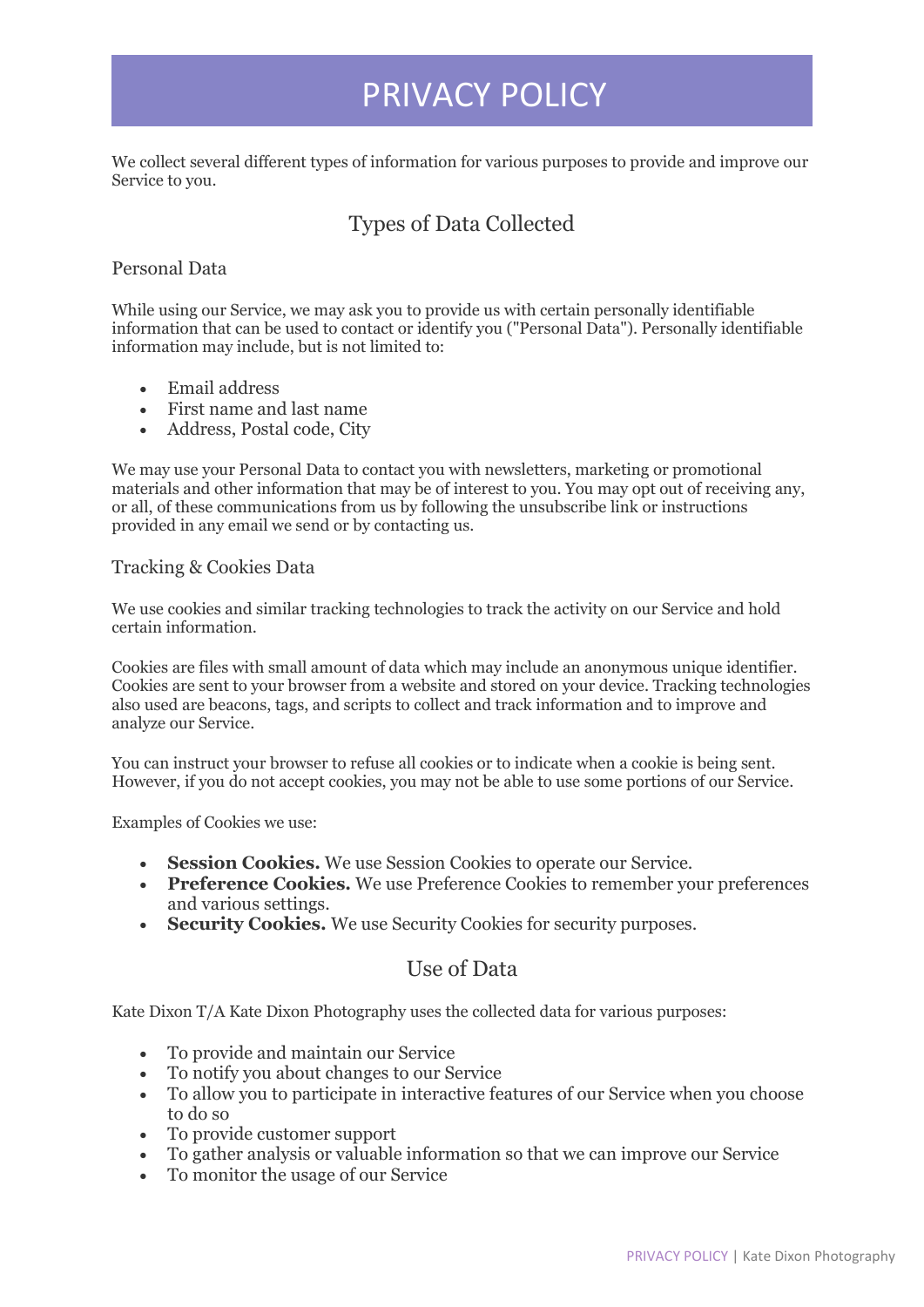• To detect, prevent and address technical issues

# Legal Basis for Processing Personal Data Under General Data Protection Regulation (GDPR)

If you are from the European Economic Area (EEA), Kate Dixon T/A Kate Dixon Photography legal basis for collecting and using the personal information described in this Privacy Policy depends on the Personal Data we collect and the specific context in which we collect it.

Kate Dixon T/A Kate Dixon Photography may process your Personal Data because:

- We need to perform a contract with you
- You have given us permission to do so
- The processing is in our legitimate interests and it's not overridden by your rights
- For payment processing purposes
- To comply with the law

## Retention of Data

Kate Dixon T/A Kate Dixon Photography will retain your Personal Data only for as long as is necessary for the purposes set out in this Privacy Policy. We will retain and use your Personal Data to the extent necessary to comply with our legal obligations (for example, if we are required to retain your data to comply with applicable laws), resolve disputes, and enforce our legal agreements and policies.

Kate Dixon T/A Kate Dixon Photography will also retain Usage Data for internal analysis purposes. Usage Data is generally retained for a shorter period of time, except when this data is used to strengthen the security or to improve the functionality of our Service, or we are legally obligated to retain this data for longer time periods.

## Transfer Of Data

If you are located outside United Kingdom and choose to provide information to us, please note that we transfer the data, including Personal Data, to United Kingdom and process it there.

Your consent to this Privacy Policy followed by your submission of such information represents your agreement to that transfer.

Kate Dixon T/A Kate Dixon Photography will take all steps reasonably necessary to ensure that your data is treated securely and in accordance with this Privacy Policy and no transfer of your Personal Data will take place to an organization or a country unless there are adequate controls in place including the security of your data and other personal information.

## Disclosure Of Data

## Disclosure for Law Enforcement

Under certain circumstances, Kate Dixon T/A Kate Dixon Photography may be required to disclose your Personal Data if required to do so by law or in response to valid requests by public authorities (e.g. a court or a government agency).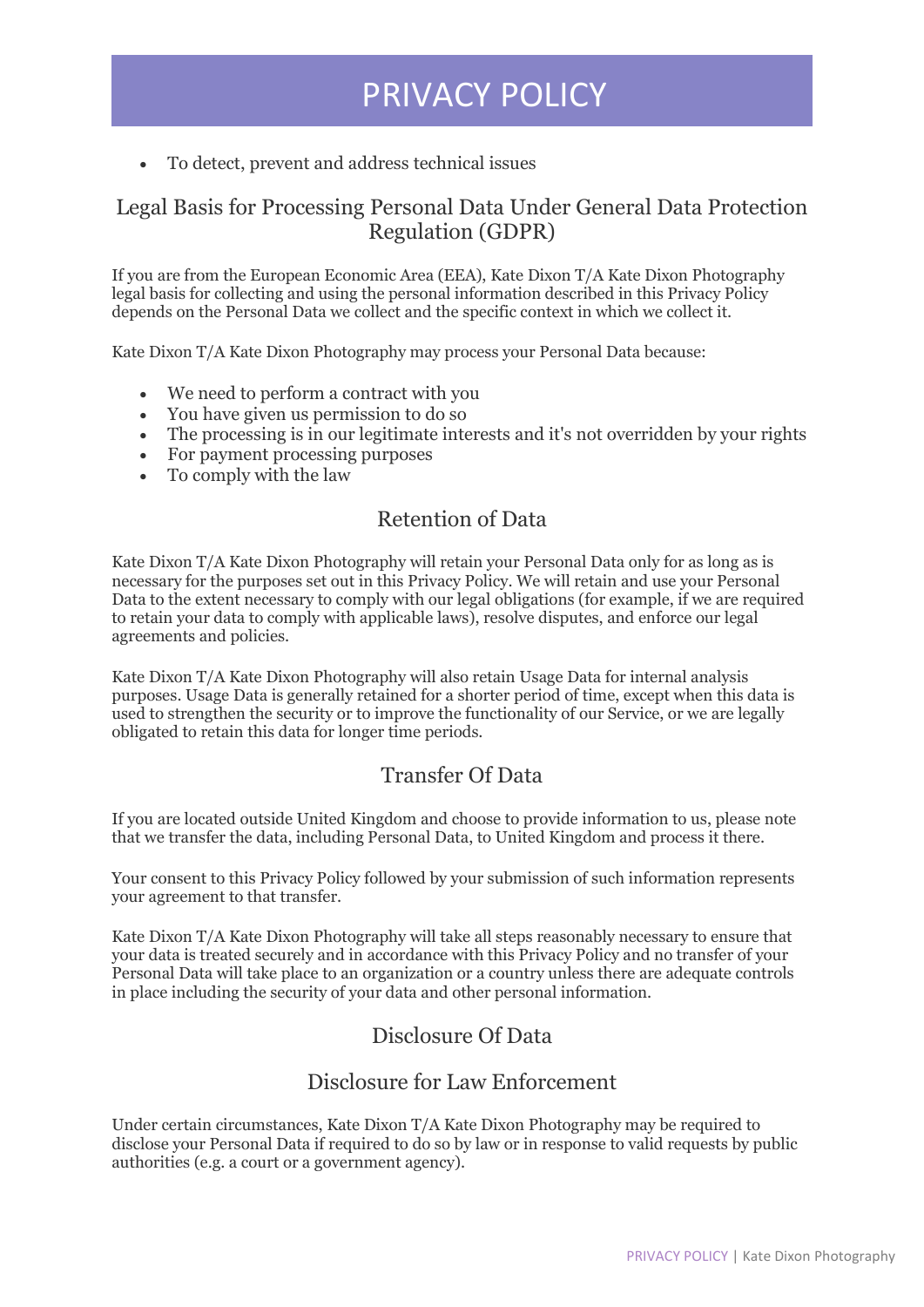# Legal Requirements

Kate Dixon T/A Kate Dixon Photography may disclose your Personal Data in the good faith belief that such action is necessary to:

- To comply with a legal obligation
- To protect and defend the rights or property of Kate Dixon Photography
- To prevent or investigate possible wrongdoing in connection with the Service
- To protect the personal safety of users of the Service or the public
- To protect against legal liability

# Security Of Data

The security of your data is important to us, but remember that no method of transmission over the Internet, or method of electronic storage is 100% secure. While we strive to use commercially acceptable means to protect your Personal Data, we cannot guarantee its absolute security.

## Your Data Protection Rights Under General Data Protection Regulation (GDPR)

If you are a resident of the European Economic Area (EEA), you have certain data protection rights. Kate Dixon T/A Kate Dixon Photography aims to take reasonable steps to allow you to correct, amend, delete, or limit the use of your Personal Data.

If you wish to be informed what Personal Data we hold about you and if you want it to be removed from our systems, please contact us.

In certain circumstances, you have the following data protection rights:

- **The right to access, update or to delete the information we have on you.** Whenever made possible, you can access, update or request deletion of your Personal Data directly within your account settings section. If you are unable to perform these actions yourself, please contact us to assist you.
- **The right of rectification.** You have the right to have your information rectified if that information is inaccurate or incomplete.
- **The right to object.** You have the right to object to our processing of your Personal Data.
- **The right of restriction.** You have the right to request that we restrict the processing of your personal information.
- **The right to data portability.** You have the right to be provided with a copy of the information we have on you in a structured, machine-readable and commonly used format.
- **The right to withdraw consent.** You also have the right to withdraw your consent at any time where Kate Dixon T/A Kate Dixon Photography relied on your consent to process your personal information.

Please note that we may ask you to verify your identity before responding to such requests.

You have the right to complain to a Data Protection Authority about our collection and use of your Personal Data. For more information, please contact your local data protection authority in the European Economic Area (EEA).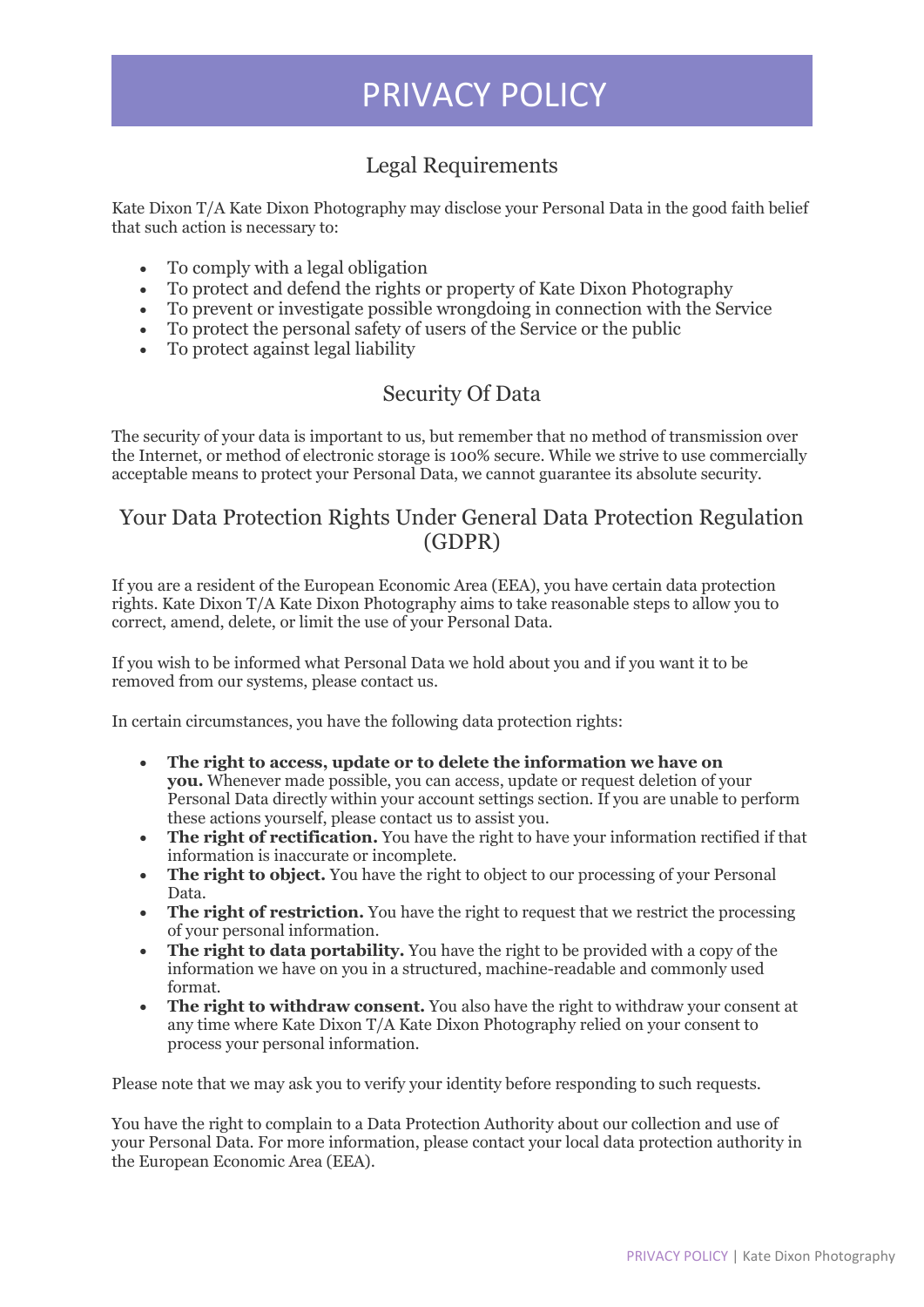# Service Providers

We may employ third party companies and individuals to facilitate our Service ("Service Providers"), to provide the Service on our behalf, to perform Service-related services or to assist us in analysing how our Service is used.

These third parties have access to your Personal Data only to perform these tasks on our behalf and are obligated not to disclose or use it for any other purpose.

## Analytics

We may use third-party Service Providers to monitor and analyse the use of our Service.

### • **Google Analytics**

Google Analytics is a web analytics service offered by Google that tracks and reports website traffic. Google uses the data collected to track and monitor the use of our Service. This data is shared with other Google services. Google may use the collected data to contextualize and personalize the ads of its own advertising network.

You can opt-out of having made your activity on the Service available to Google Analytics by installing the Google Analytics opt-out browser add-on. The add-on prevents the Google Analytics JavaScript (ga.js, analytics.js, and dc.js) from sharing information with Google Analytics about visits activity.

For more information on the privacy practices of Google, please visit the Google Privacy & Terms web page: <http://www.google.com/intl/en/policies/privacy/>

## Payments

We may provide paid products and/or services within the Service. In that case, we use third-party services for payment processing (e.g. payment processors).

We will not store or collect your payment card details. That information is provided directly to our third-party payment processors whose use of your personal information is governed by their Privacy Policy. These payment processors adhere to the standards set by PCI-DSS as managed by the PCI Security Standards Council, which is a joint effort of brands like Visa, Mastercard, American Express and Discover. PCI-DSS requirements help ensure the secure handling of payment information.

The payment processors we work with are:

• **Square**

Their Privacy Policy can be viewed <https://squareup.com/gb/en/legal/general/privacy>

## Links To Other Sites

Our Service may contain links to other sites that are not operated by us. If you click on a third party link, you will be directed to that third party's site. We strongly advise you to review the Privacy Policy of every site you visit.